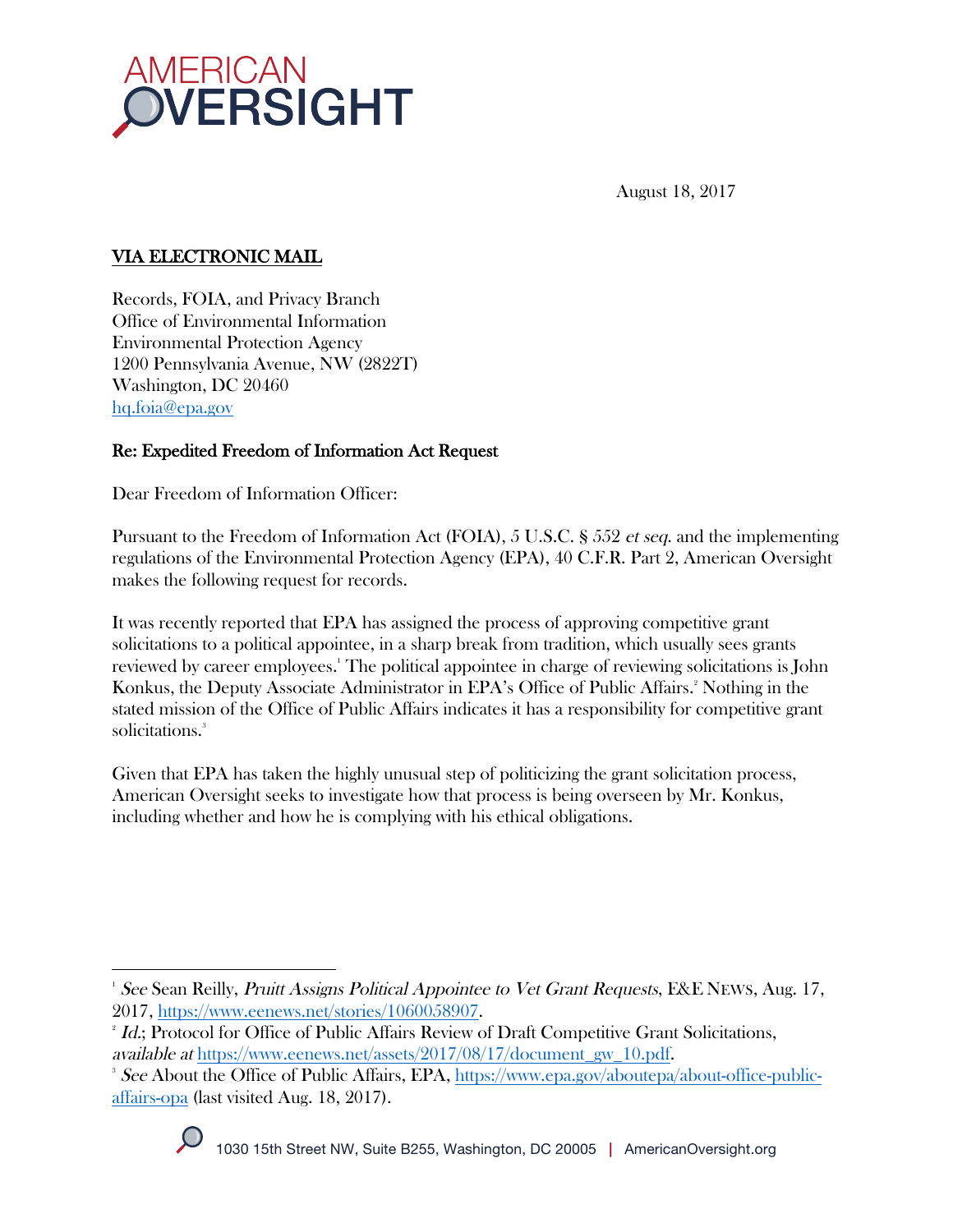### Requested Records

 

American Oversight requests that EPA produce the following within twenty business days and seeks expedited review of this request for the reasons identified below:

- 1. All emails pertaining in any way to official agency business forwarded from John Konkus to any of his own personal, non-governmental email accounts.
- 2. All emails pertaining in any way to official agency business received by John Konkus from any of his own personal, non-governmental email accounts.

Please provide all responsive records through the date the search is conducted.

In addition to the records requested above, American Oversight also requests records describing the processing of this request, including records sufficient to identify search terms used and locations and custodians searched and any tracking sheets used to track the processing of this request. If EPA uses FOIA questionnaires or certifications completed by individual custodians or components to determine whether they possess responsive materials or to describe how they conducted searches, we also request any such records prepared in connection with the processing of this request.

American Oversight seeks all responsive records regardless of format, medium, or physical characteristics. In conducting your search, please understand the terms "record," "document," and "information" in their broadest sense, to include any written, typed, recorded, graphic, printed, or audio material of any kind. We seek records of any kind, including electronic records, audiotapes, videotapes, and photographs, as well as letters, emails, facsimiles, telephone messages, voice mail messages and transcripts, notes, or minutes of any meetings, telephone conversations or discussions. Our request includes any attachments to these records. No category of material should be omitted from search, collection, and production.

Please search all records regarding agency business. You may not exclude searches of files or emails in the personal custody of your officials, such as personal email accounts. Records of official business conducted using unofficial systems or stored outside of official files is subject to the Federal Records Act and FOIA.<sup>4</sup> It is not adequate to rely on policies and procedures that require officials to move such information to official systems within a certain period of time; American Oversight has a right to records contained in those files even if material has not yet been moved to official systems or if officials have, through negligence or willfulness, failed to meet their obligations.<sup>5</sup>

<sup>4</sup> See Competitive Enter. Inst. v. Office of Sci. & Tech. Policy, 827 F.3d 145, 149—50 (D.C. Cir. 2016); cf. Judicial Watch, Inc. v. Kerry, 844 F.3d 952, 955—56 (D.C. Cir. 2016). 5

<sup>&</sup>lt;sup>5</sup> See Competitive Enter. Inst. v. Office of Sci. & Tech. Policy, No. 14-cv-765, slip op. at 8 (D.D.C. Dec. 12, 2016) ("The Government argues that because the agency had a policy requiring [the official] to forward all of his emails from his [personal] account to his business email, the [personal] account only contains duplicate agency records at best. Therefore, the Government claims that any hypothetical deletion of the [personal account] emails would still leave a copy of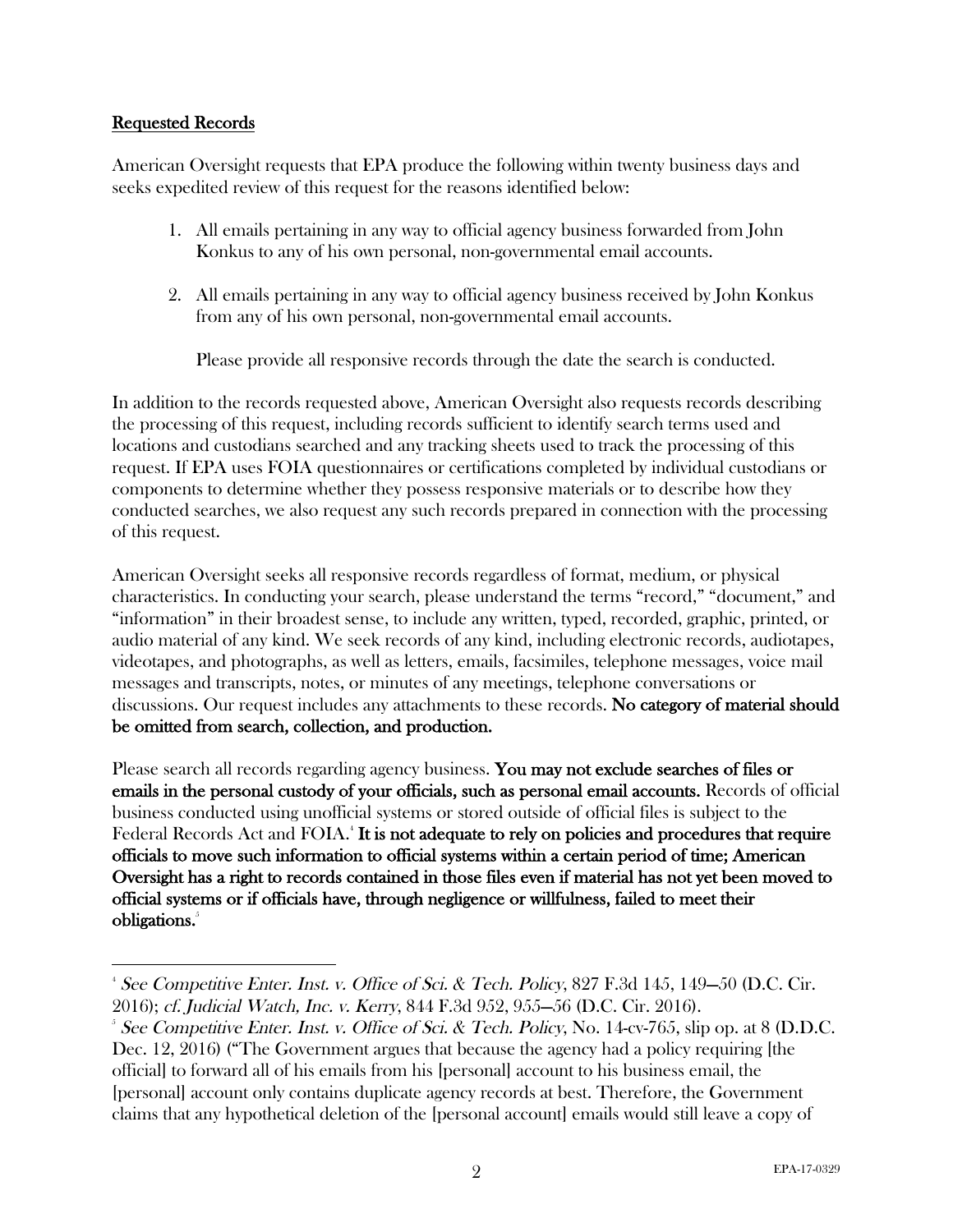In addition, please note that in conducting a "reasonable search" as required by law, you must employ the most up-to-date technologies and tools available, in addition to searches by individual custodians likely to have responsive information. Recent technology may have rendered EPA's prior FOIA practices unreasonable. In light of the government-wide requirements to manage information electronically by the end of 2016, it is no longer reasonable to rely exclusively on custodian-driven searches. Furthermore, agencies that have adopted the National Archives and Records Agency (NARA) Capstone program, or similar policies, now maintain emails in a form that is reasonably likely to be more complete than individual custodians' files. For example, a custodian may have deleted a responsive email from his or her email program, but EPA's archiving tools would capture that email under Capstone. Accordingly, American Oversight insists that EPA use the most up-to-date technologies to search for responsive information and take steps to ensure that the most complete repositories of information are searched. American Oversight is available to work with you to craft appropriate search terms. However, custodian searches are still required; agencies may not have direct access to files stored in .PST files, outside of network drives, in paper format, or in personal email accounts.

Under the FOIA Improvement Act of 2016, agencies must adopt a presumption of disclosure, withholding information "only if . . . disclosure would harm an interest protected by an exemption" or "disclosure is prohibited by law."7 If it is your position that any portion of the requested records is exempt from disclosure, American Oversight requests that you provide an index of those documents as required under Vaughn v. Rosen, 484 F.2d 820 (D.C. Cir. 1973), cert. denied, 415 U.S. 977 (1974). As you are aware, a *Vaughn* index must describe each document claimed as exempt with sufficient specificity "to permit a reasoned judgment as to whether the material is actually exempt under FOIA."<sup>8</sup> Moreover, the *Vaughn* index "must describe *each* document or portion thereof withheld, and for each withholding it must discuss the consequences of disclosing the sought-after information."9 Further, "the withholding agency must supply 'a relatively detailed justification, specifically identifying the reasons why a particular exemption is relevant and correlating those claims with the particular part of a withheld document to which they apply.'"<sup>10</sup>

those records intact in [the official's] work email. However, policies are rarely followed to perfection by anyone. At this stage of the case, the Court cannot assume that each and every work related email in the [personal] account was duplicated in [the official's] work email account." (citations omitted)).

<sup>6</sup> Presidential Memorandum—Managing Government Records, 76 Fed. Reg. 75,423 (Nov. 28, 2011), https://obamawhitehouse.archives.gov/the-press-office/2011/11/28/presidentialmemorandum-managing-government-records; Office of Mgmt. & Budget, Exec. Office of the President, Memorandum for the Heads of Executive Departments & Independent Agencies,

<sup>&</sup>quot;Managing Government Records Directive," M-12-18 (Aug. 24, 2012),

https://www.archives.gov/files/records-mgmt/m-12-18.pdf.

<sup>&</sup>lt;sup>7</sup> FOIA Improvement Act of  $2016 \text{ }$  \$ 2 (Pub. L. No. 114–185).

<sup>8</sup> Founding Church of Scientology v. Bell, 603 F.2d 945, 949 (D.C. Cir. 1979).

 $^{\circ}$  King v. U.S. Dep't of Justice, 830 F.2d 210, 223–24 (D.C. Cir. 1987) (emphasis in original).

 $^{10}$  Id. at 224 (citing Mead Data Central, Inc. v. U.S. Dep't of the Air Force, 566 F.2d 242, 251 (D.C. Cir. 1977)).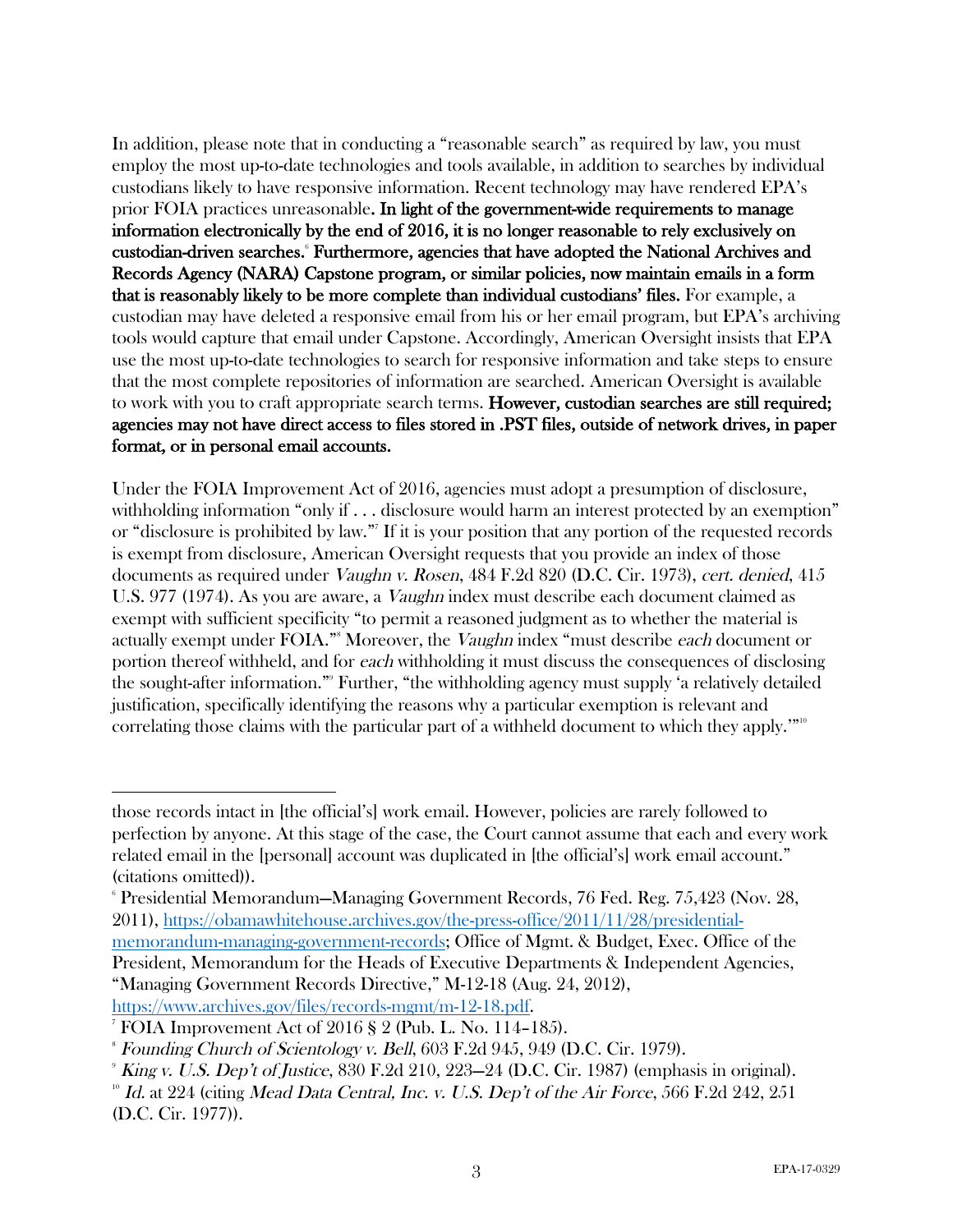In the event some portions of the requested records are properly exempt from disclosure, please disclose any reasonably segregable non-exempt portions of the requested records. If it is your position that a document contains non-exempt segments, but that those non-exempt segments are so dispersed throughout the document as to make segregation impossible, please state what portion of the document is non-exempt, and how the material is dispersed throughout the document.11 Claims of nonsegregability must be made with the same degree of detail as required for claims of exemptions in a *Vaughn* index. If a request is denied in whole, please state specifically that it is not reasonable to segregate portions of the record for release.

You should institute a preservation hold on information responsive to this request. American Oversight intends to pursue all legal avenues to enforce its right of access under FOIA, including litigation if necessary. Accordingly, EPA is on notice that litigation is reasonably foreseeable.

To ensure that this request is properly construed, that searches are conducted in an adequate but efficient manner, and that extraneous costs are not incurred, American Oversight welcomes an opportunity to discuss its request with you before you undertake your search or incur search or duplication costs. By working together at the outset, American Oversight and EPA can decrease the likelihood of costly and time-consuming litigation in the future.

Where possible, please provide responsive material in electronic format by email or in PDF or TIF format on a USB drive. Please send any responsive material being sent by mail to American Oversight, 1030  $15^{\circ}$  Street, NW, Suite B255, Washington, DC 20005. If it will accelerate release of responsive records to American Oversight, please also provide responsive material on a rolling basis.

## Fee Waiver Request

In accordance with 5 U.S.C. §  $552(a)(4)(A)(iii)$  and 40 C.F.R. § 2.107(l), American Oversight requests a waiver of fees associated with processing this request for records. The subject of this request concerns the operations of the federal government, and the disclosures will likely contribute to a better understanding of relevant government procedures by the general public in a significant way.<sup>12</sup> Moreover, the request is primarily and fundamentally for non-commercial purposes.<sup>13</sup>

American Oversight requests a waiver of fees because "disclosure of the requested information is in the public interest because it is likely to contribute significantly to public understanding" of government operations and activities. <sup>14</sup> The solicitation and awarding of grants of federal funding is plainly a government activity, and one about which the public is often uninformed. Historically, competitive grant solicitations at the EPA were handled by career staff; now that the process has been politicized, it is more critical than ever that the public have a window into the decisions being made and the various entities that have input into the process. The American people deserve to

 $11$  Mead Data Central, 566 F.2d at 261.

 $12$  40 C.F.R. § 2.107(l)(1).

 $13$  Id.

<sup>&</sup>lt;sup>14</sup> Id.; see also 40 C.F.R. § 2.107(l)(2)(i)-(iv).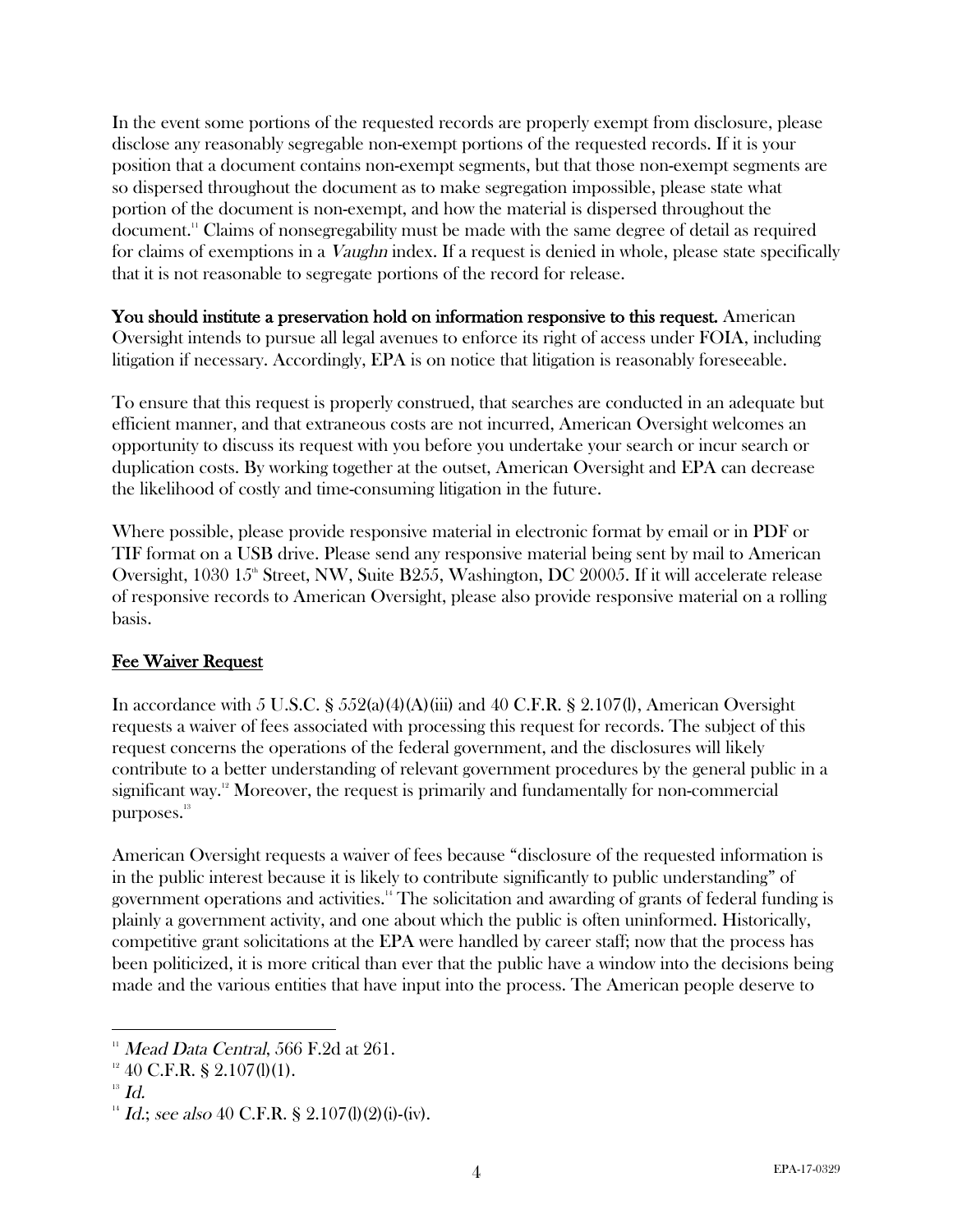know more about the political appointee who is overseeing the process that is reportedly responsible for hundreds of millions of dollars of taxpayer funds per year. 15

This request is primarily and fundamentally for non-commercial purposes.<sup>16</sup> As a  $501(c)(3)$ nonprofit, American Oversight does not have a commercial purpose and the release of the information requested is not in American Oversight's financial interest. American Oversight's mission is to promote transparency in government, to educate the public about government activities, and to ensure the accountability of government officials. American Oversight uses the information gathered, and its analysis of it, to educate the public through reports, press releases, or other media. American Oversight also makes materials it gathers available on its public website and promotes their availability on social media platforms, such as Facebook and Twitter.<sup>17</sup> American Oversight has demonstrated its commitment to the public disclosure of documents and creation of editorial content. For example, after receiving records regarding an ethics waiver received by a senior DOJ attorney,<sup>18</sup> American Oversight promptly posted the records to its website and published an analysis of what the records reflected about DOJ's process for ethics waivers.<sup>19</sup> As another example, American Oversight has a project called "Audit the Wall," where the organization is gathering and analyzing information and commenting on public releases of information related to the administration's proposed construction of a barrier along the U.S.- Mexico border.<sup>20</sup>

Accordingly, American Oversight qualifies for a fee waiver.

# Application for Expedited Processing

Pursuant to 5 U.S.C. § 552(a)(6)(E) and 40 C.F.R. § 2.104(e), American Oversight requests that EPA expedite the processing of this request.

I certify to be true and correct to the best of my knowledge and belief, that there is an urgent need to inform the public about the federal government activity that is the subject of this request. As mentioned above, the competitive grant program at EPA reportedly accounts for hundreds of millions of dollars.<sup>21</sup> The choice to place the decision-making authority for competitive grant solicitations in the hands of a political appointee is a dramatic departure from past practice, and

 $15$  See Reilly, supra note 1.

 $16$  40 C.F.R. § 2.107(l)(1); 40 C.F.R. § 2.107(l)(3)(i)-(ii).

<sup>&</sup>lt;sup>17</sup> American Oversight currently has over  $11,200$  page likes on Facebook, and over  $33,600$ followers on Twitter. American Oversight, FACEBOOK, https://www.facebook.com/weareoversight/ (last visited Aug. 14, 2017); American Oversight (@weareoversight), TWITTER, https://twitter.com/weareoversight (last visited Aug. 14, 2017).

<sup>&</sup>lt;sup>18</sup> Vetting the Nominees: Solicitor General Nominee Noel Francisco, AMERICAN OVERSIGHT, https://www.americanoversight.org/our-actions/vetting-nominees-solicitor-general-nominee-noelfrancisco.<br><sup>19</sup> Francisco & the Travel Ban: What We Learned from the DOJ Documents, AMERICAN

OVERSIGHT, https://www.americanoversight.org/news/francisco-travel-ban-learned-doj-documents.<br><sup>20</sup> Audit the Wall, AMERICAN OVERSIGHT, www.auditthewall.org.

 $21$  See Reilly, supra note 1.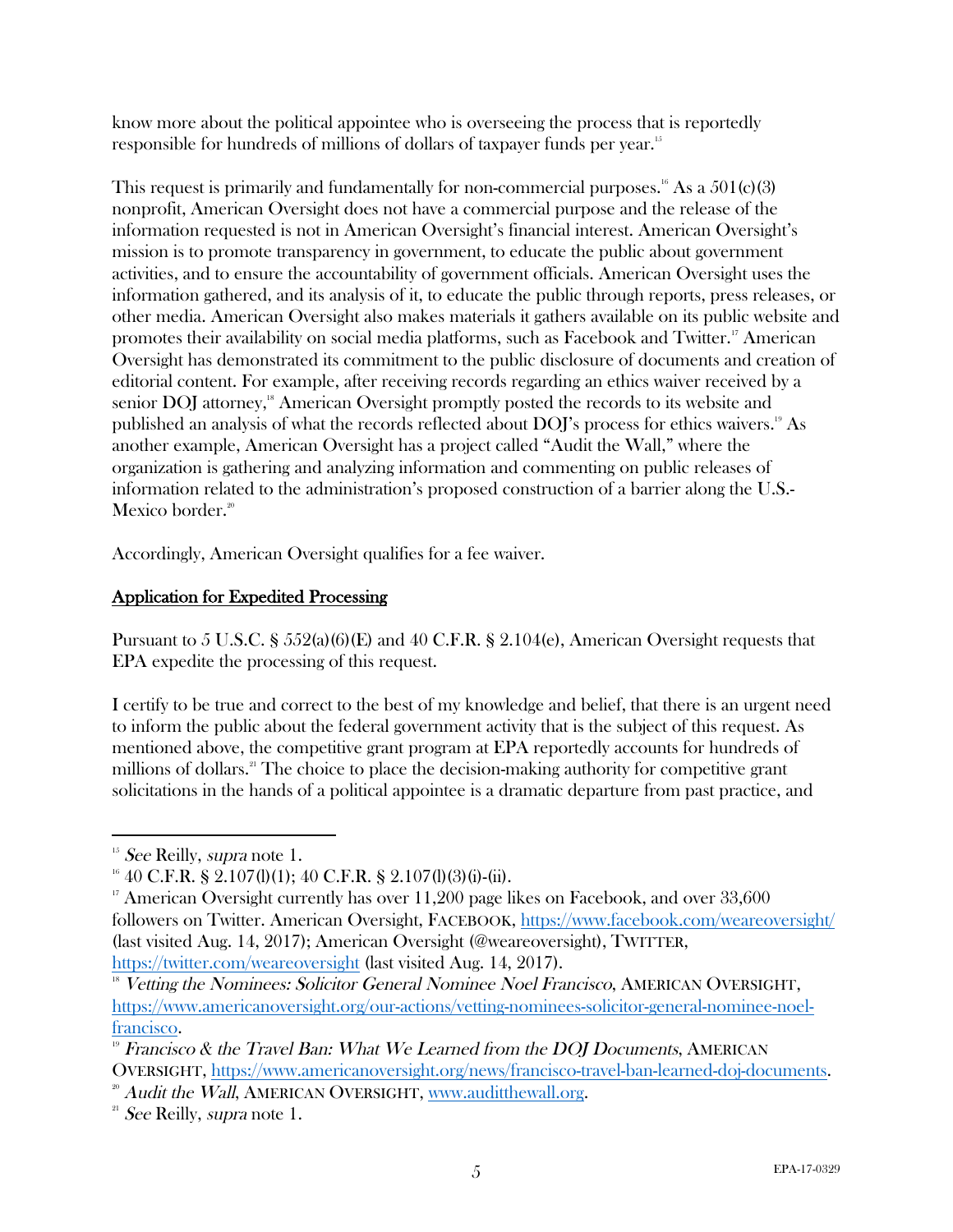one that raises serious questions about how the EPA is choosing to spend taxpayer dollars. The American public deserves transparency into this newly-politicized process. Given that grant solicitations are no doubt being reviewed and approved (or rejected) on an ongoing basis, there is an urgent need to shed light on the competitive grant solicitation process—and the political appointee overseeing that process—before any more decisions are made that might not be in the public's best interests. The information American Oversight seeks thus concerns "a matter of a current exigency to the American public."<sup>22</sup>

I further certify that American Oversight is primarily engaged in disseminating information to the public. American Oversight's mission is to promote transparency in government, to educate the public about government activities, and to ensure the accountability of government officials. Similar to other organizations that have been found to satisfy the criteria necessary to qualify for expedition,<sup>23</sup> American Oversight "'gathers information of potential interest to a segment of the public, uses its editorial skills to turn the raw material into a distinct work, and distributes that work to an audience."<sup>224</sup> American Oversight uses the information gathered, and its analysis of it, to educate the public through reports, press releases, and other media. American Oversight also makes materials it gathers available on its public website and promotes their availability on social media platforms, such as Facebook and Twitter.<sup>25</sup> American Oversight has demonstrated its commitment to the public disclosure of documents and creation of editorial content. For example, after receiving records regarding an ethics waiver received by a senior DOJ attorney, American Oversight promptly posted the records to its website<sup>26</sup> and published an analysis of what the records reflected about DOJ's process for ethics waivers.<sup>27</sup> Additionally, this particular FOIA request is part of a public project conducted by American Oversight called "Audit the Wall," where the organization is gathering and analyzing information and commenting on public releases of information related to the administration's proposed construction of a barrier along the U.S.- Mexico border.<sup>28</sup>

Accordingly, American Oversight's request satisfies the criteria for expedition.

  $^{22}$  Al-Fayed v. Cent. Intelligence Agency, 254 F.3d 300, 310 (D.C. Cir. 2001) (quoting H.R. Rep. No. 104-795, at 26 (1996), reprinted in 1996 U.S.C.C.A.N. 3448, 3469).

<sup>&</sup>lt;sup>23</sup> See ACLU v. U.S. Dep't of Justice, 321 F. Supp. 2d 24, 30–31 (D.D.C. 2004); EPIC v. Dep't of Defense, 241 F. Supp. 2d 5, 15 (D.D.C. 2003).

 $^{24}$  ACLU, 321 F. Supp. 2d at 29 n.5 (quoting EPIC, 241 F. Supp. 2d at 11).

 $25$  American Oversight currently has approximately 11,200 page likes on Facebook, and 33,600 followers on Twitter. American Oversight, FACEBOOK, https://www.facebook.com/weareoversight/ (last visited Aug. 16, 2017); American Oversight (@weareoversight), TWITTER, https://twitter.com/weareoversight (last visited Aug. 16, 2017).

<sup>&</sup>lt;sup>26</sup> Vetting the Nominees: Solicitor General Nominee Noel Francisco, AMERICAN OVERSIGHT, https://www.americanoversight.org/our-actions/vetting-nominees-solicitor-general-nominee-noel- $\frac{\text{francisco}}{^{27}}$  Francisco & the Travel Ban: What We Learned from the DOJ Documents, AMERICAN

OVERSIGHT, https://www.americanoversight.org/news/francisco-travel-ban-learned-doj-documents.

<sup>&</sup>lt;sup>28</sup> Audit the Wall, AMERICAN OVERSIGHT, www.auditthewall.org.